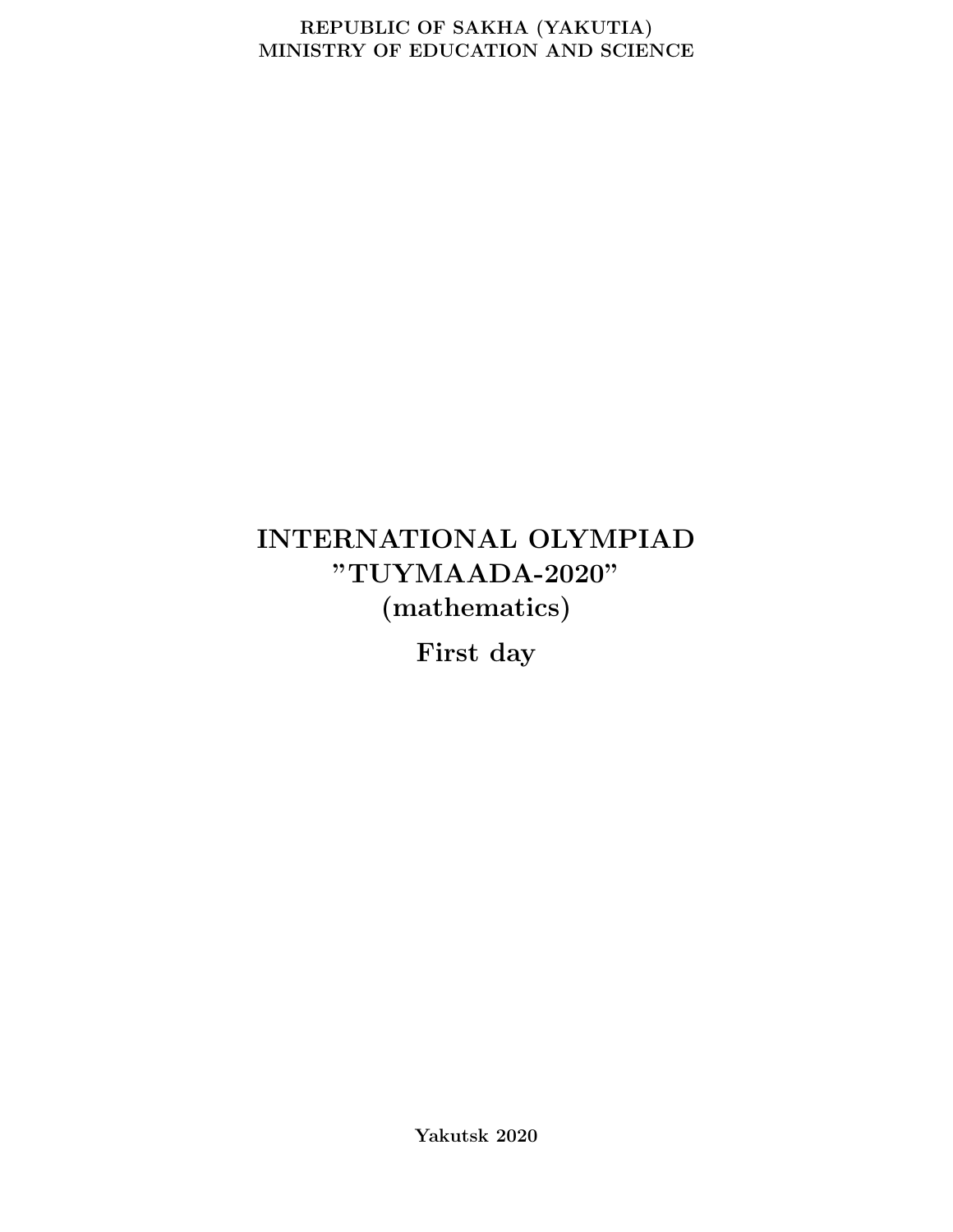The booklet contains the problems of XXII International school students olympiad "Tuymaada" in mathematics.

The problems were prepared with the participation of members of the Methodical comission of Russian mathematical olympiad. The booklet was compiled by S. L. Berlov, A. S. Golovanov, S. V. Ivanov, K. P. Kokhas, A. S. Kuznetsov, N. Y. Vlasova. Computer typesetting: M. A. Ivanov, K. P. Kokhas, A. I. Khabrov.

Each problem is worth 7 points. Duration of each of the days of the olympiad is 5 hours.

> © Republic of Sakha (Yakutia) ministry of education and science, 2020.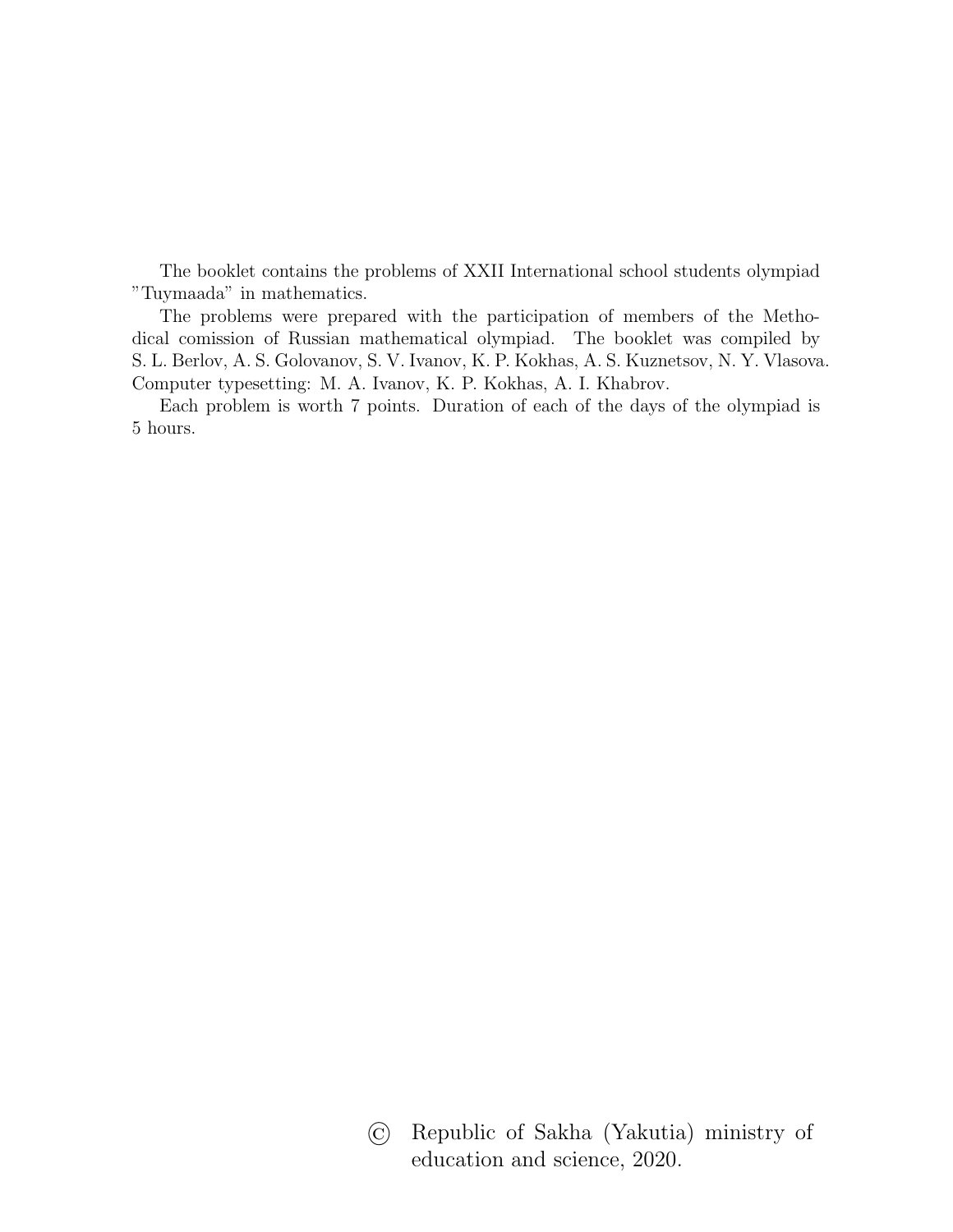# Senior league

1. Does the system of equations

$$
\begin{cases}\nx_1 + x_2 = y_1 + y_2 + y_3 + y_4 \\
x_1^2 + x_2^2 = y_1^2 + y_2^2 + y_3^2 + y_4^2 \\
x_1^3 + x_2^3 = y_1^3 + y_2^3 + y_3^3 + y_4^3\n\end{cases}
$$

admit a solution in integers such that the absolute value of each of these integers is greater than 2020?

(A. Choudhry)

**2.** Given are positive real numbers  $a_1, \ldots, a_n$ . Let

$$
m = \min\left(a_1 + \frac{1}{a_2}, a_2 + \frac{1}{a_3}, \ldots, a_{n-1} + \frac{1}{a_n}, a_n + \frac{1}{a_1}\right).
$$

Prove the inequality

$$
\sqrt[n]{a_1 a_2 \dots a_n} + \frac{1}{\sqrt[n]{a_1 a_2 \dots a_n}} \ge m.
$$
\n
$$
(I. \; Privalov)
$$

**3.** Points D and E lie on the lines  $BC$  and  $AC$  respectively so that B is between C and D, C is between A and E,  $BC = BD$ , and  $\angle BAD = \angle CDE$ . It is known that the ratio of the perimeters of the triangles ABC and ADE is 2. Find the ratio of the areas of these triangles.

(A. Kuznetsov)

4. For each positive integer k let  $g(k)$  be the maximum possible number of points in the plane such that pairwise distances between these points have only  $k$  different values. Prove that there exists k such that  $g(k) > 2k + 2020$ .

(Folklore)

# Junior League

1. For each positive integer m let  $t_m$  be the smallest positive integer not dividing m. Prove that there are infinitely many positive integers which can not be represented in the form  $m + t_m$ .

(A. Golovanov)

2. All non-zero coefficients of the polynomial  $f(x)$  equal 1, while the sum of the coefficients is 20. Is it possible that thirteen coefficients of  $f^2(x)$  equal 9?

(S. Ivanov, K. Kokhas)

**3.** Each edge of a complete graph with 101 vertices is marked with 1 or  $-1$ . It is known that absolute value of the sum of numbers on all the edges is less than 150. Prove that the graph contains a path visiting each vertex exactly once such that the sum of numbers on all edges of this path is zero.

(Y. Caro, A. Hansberg, J. Lauri, C. Zarb)

4. See problem 3 of Senior league.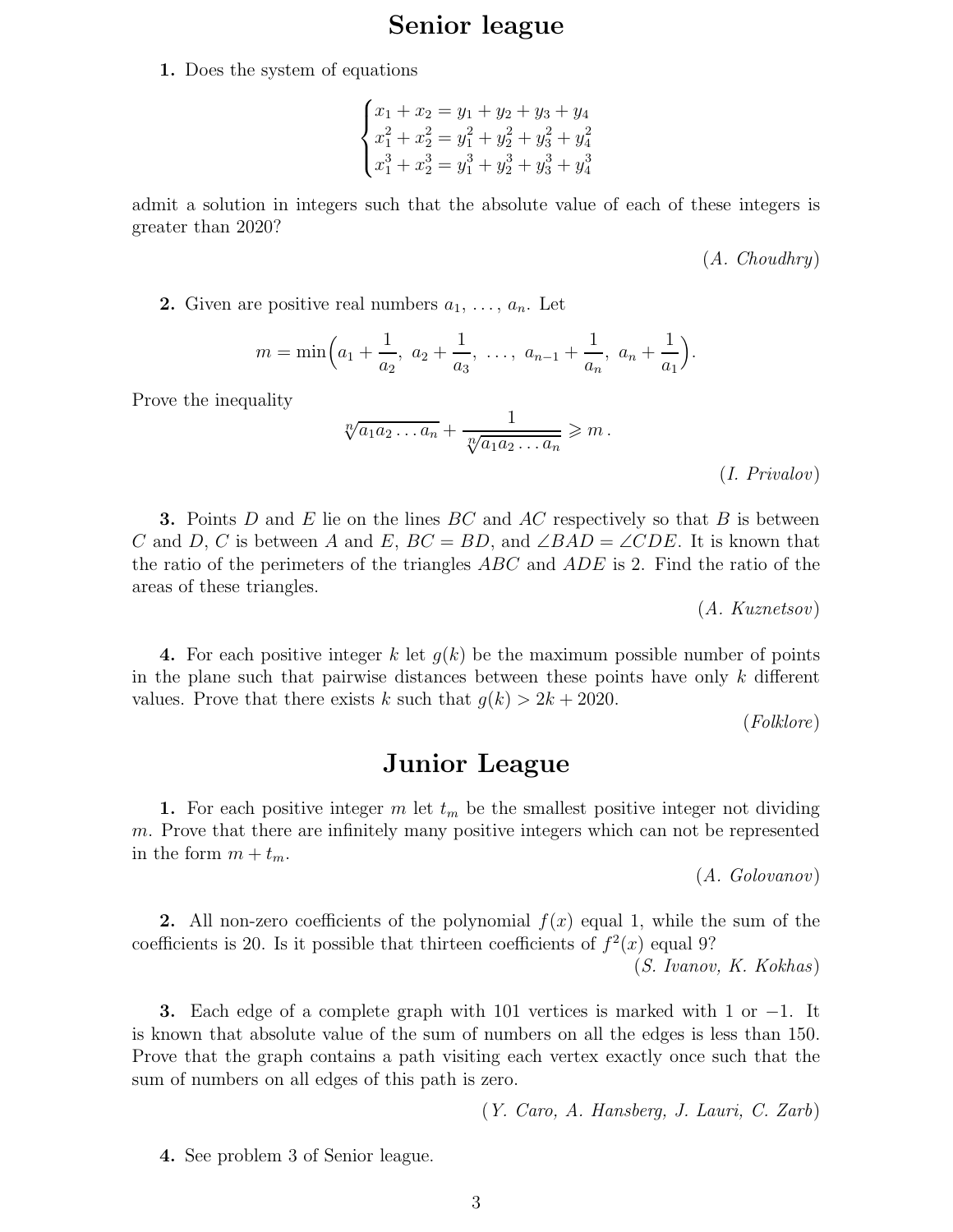#### SOLUTIONS

#### Senior League

1. The answer is yes.

Any Pythagorean triple  $a^2+b^2=c^2$  gives a solution  $(c, -c, a, -a, b, -b)$ . It is enough to take  $a = 2020 \cdot 3$ ,  $b = 2020 \cdot 4$ ,  $c = 2020 \cdot 5$ .

2. Let  $\sqrt[n]{a_1 a_2 \dots a_n} = a$ . There exists  $1 \leq i \leq n$  such that  $a_i \leq a$ ,  $a_{i+1} \geq a$  (indices are modulo *n*). Indeed, we can find some  $a_i \leq a$ and increase the index until we meet a number greater or equal to a. Obviously  $m \leqslant a_i + \frac{1}{a_i}$  $\frac{1}{a_{i+1}} \leqslant a + \frac{1}{a}$  $\frac{1}{a}$ , q.e.d.

**3.** The answer is 4.

Since the triangle ADE contains the triangle  $ABC, 2P(ABC) = P(ADE)$ . Let point F on the line  $AC$  be the reflection of  $C$  across  $A$ . Then  $P(CDF) = 2P(ABC) = P(ADE)$ , and  $\angle ADF =$  $\angle BAD = \angle CDE$ . Thus the triangles CDF and ADE have equal perimeters, angles at D and altitudes drawn from D. It follows from the lemma (see below) that these triangles are equal. Then  $S(ADE) = S(CDF) = 4S(ABC).$ 



Lemma. Let the triangles  $ADE$  and  $CDF$  have equal angles at D, altitudes drawn from D, and perimeters. Then the triangles ADE and CDF are equal.

Proof 1. Assume that in a triangle the angle at D is  $\alpha$ , the altitude drawn from D is  $h_a$  and the semiperimeter is p. If a is the side opposite D, r the inradius, and S the area, we have  $(p - a)/r = \cot \frac{\alpha}{2}$  and  $a/r =$  $2S/rh_a = 2p/h_a$ . It follows that  $p/r = \cot \frac{\alpha}{2} + 2p/h_a$ , thus r, and therefore  $a = 2pr/h_a$  are determined by p,  $\alpha$ , and  $h_a$ . It remains to note that a side a, the opposite angle  $\alpha$ , and the altitude  $h_a$ , in their turn, determine the triangle: the vertex opposite a belongs to the line parallel to a at the distance  $h_a$  from it, and to the arc determined by a and  $\alpha$ .

Proof 2. Assume without loss of generality that  $AD \leq DE$  and  $CD \leq$ DF. Let  $C'$  and  $F'$  be the points on rays DA and DE respectively such that  $DC' = DC$  and  $DF' = DF$  (then  $\Delta C'DF' = \Delta CDF$ ). Let H and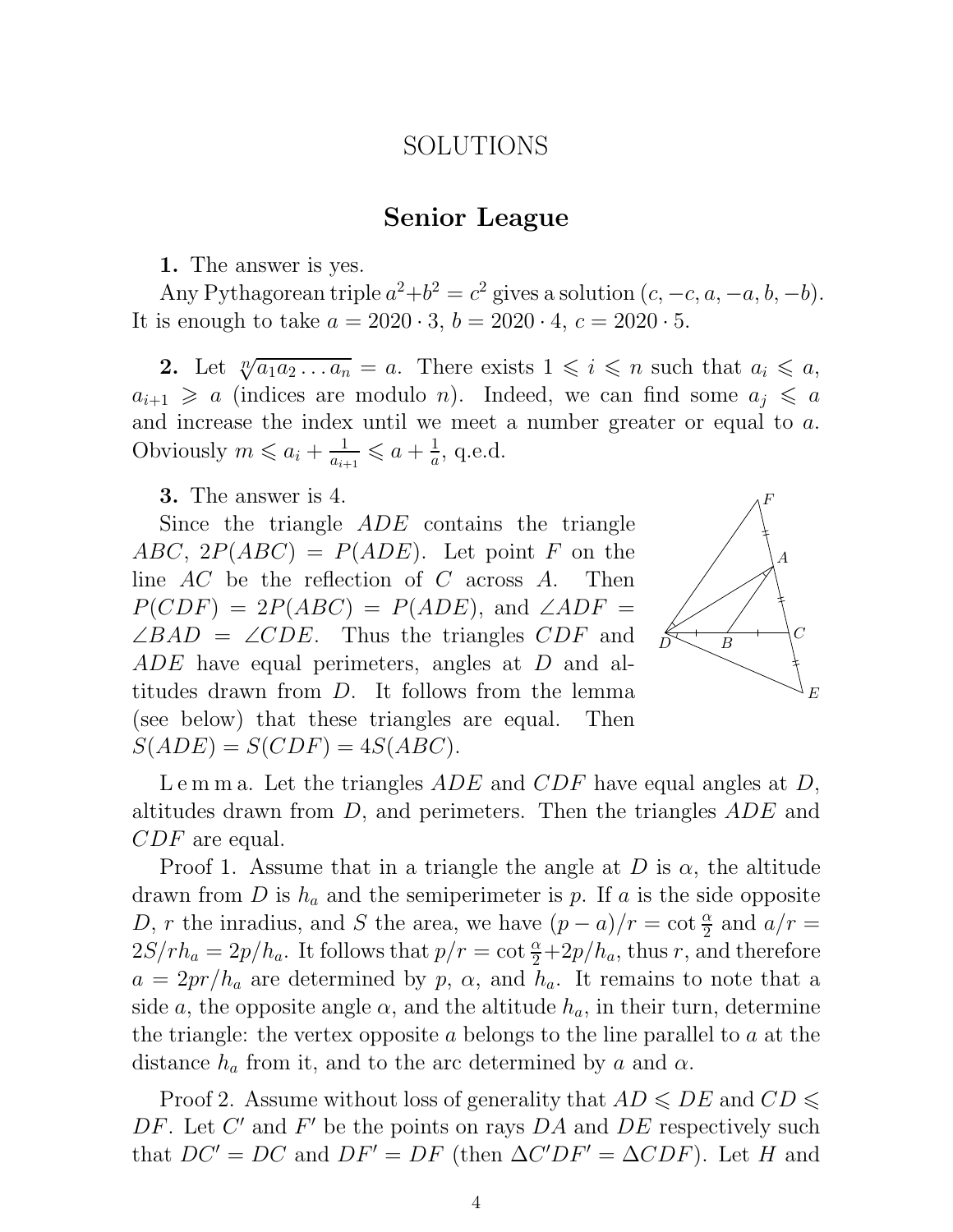$H'$  be the bases of the altitudes drawn from  $D$  in the triangles  $ADE$  and  $C'DF'$  respectively. Our assumptions on side lengths ensure that  $H, H',$ and ray DA belong to the same half-plane bounded by the bisector of D. Let, again without loss of generality, ray DH be nearer the bisector than ray DH′ (if these rays coincide, so do the triangles). We can now prove

that  $P(ADE) < P(C'DF')$ . The points  $H$  and  $H'$  belong to the circle with centre  $D$  and radius  $DH$ , while  $AE$  and  $C'F'$  touch this circle at H and H'. The points  $H'$  and  $A$  are on the same side of  $DH$ , therefore the tangent at  $H'$  intersects the ray HA (the point of intersection belongs to the bisector of HDH′ ). The point where the excircle of ADE touches AE lies on the ray HE (since  $AD \leq DE$ . We denote this point by P.



We have seen that P and D are from the same side of  $C'F'$ . But the excircle of  $C'DF'$  is on the other side. It follows that the excircle of  $C'DF'$  is greater, and therefore the perimeter of  $C'DF'$  is greater (both circles are inscribed in the angle  $D$ , and the tangents from  $D$  equal the semiperimeters of the respective triangles).

4. An example of desired configuration is provided by points of the triangular lattice contained in a regular hexagon with side  $n-1$  (border included). Each side of such hexagon contains exactly  $n$  lattice points; it is easily to find that there are  $3n^2 - 3n + 1$  lattice points in the entire hexagon.

We need an upper estimate on the number of pairwise distances between lattice points in the hexagon. Every segment connecting two lattice points in the hexagon (and thus providing one of the distances in question) can be translated so that one of its ends is a vertex of the hexagon. Let us denote this vertex by  $A$ , the other end of the translated segment by  $X$ , and the centre of the hexagon by  $O$ . The longest diagonal of the hexagon drawn from A divides it into two equal quadrilaterals; the segment AX belongs to one of these quadrilateral, say ABCD. This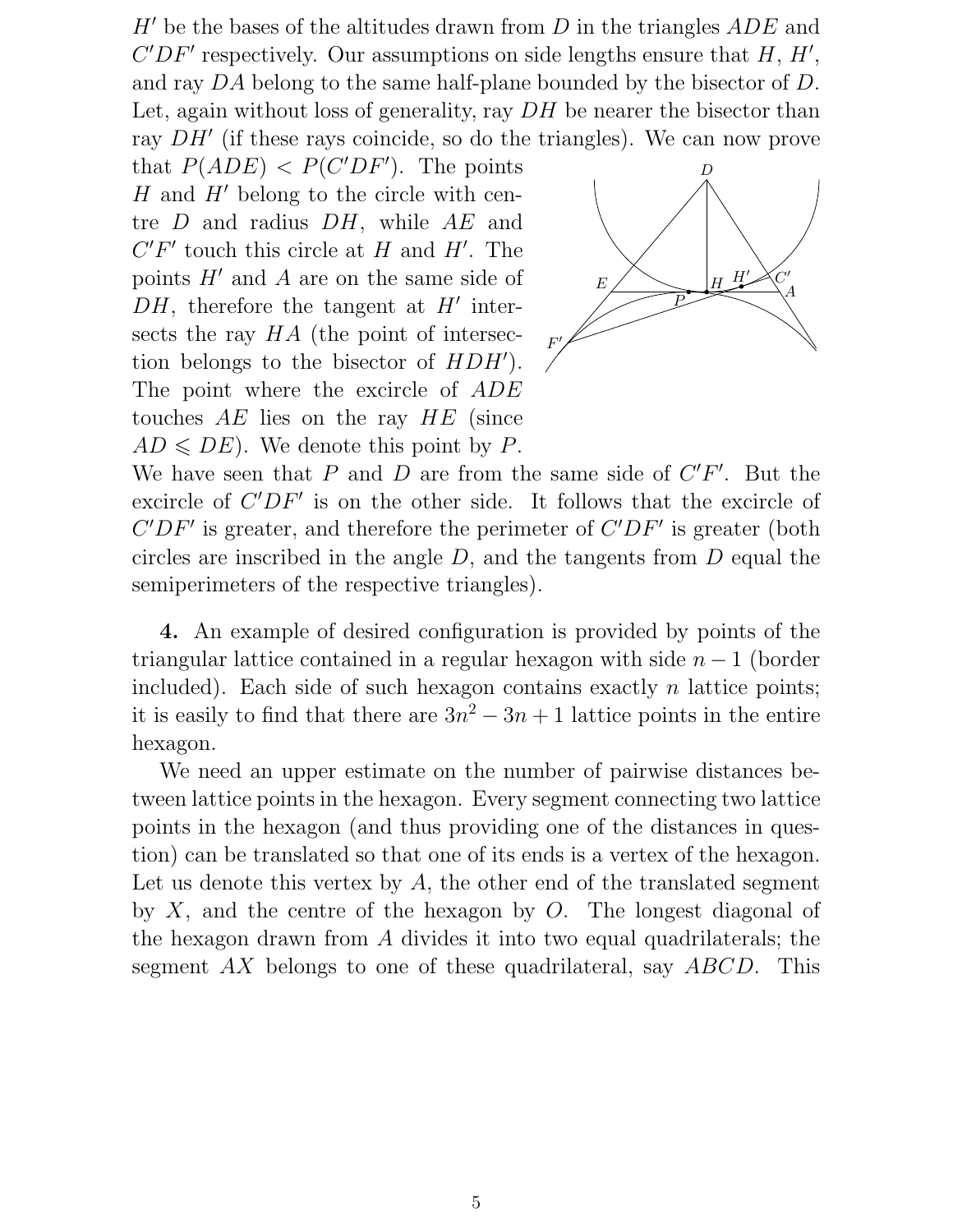quadrilateral consists of parallelogram ABCO and regular triangle COD. If X belongs to the parallelogram, we can assume (since we need only the length of  $AX$ ) that X lies in the triangle ACO. Clearly this triangle contains



$$
1 + 2 + 3 + \ldots + n = \frac{n(n+1)}{2}
$$

lattice points (counting along the lines parallel to CO), these points being all possoble positions of X. If X belongs to  $COD$ , we have

$$
1 + 2 + 3 + \ldots + (n - 1) = \frac{n(n - 1)}{2}
$$

possible positions (lattice points on OC are counted above). In total, we have  $\frac{n(n+1)}{2} + \frac{n(n-1)}{2} = n^2$  possible positions of X.

Thus  $N = 3n^2 - 3n + 1$  lattice points in the hexagon define at most  $k = n^2$  possible distances. Obviously the inequality  $N > 2k + 2020$  holds for large n.

# Junior League

1. For instance, powers of 2 can not be represented in the desired form. Indeed, if

$$
2^k = m + t_m,
$$

then the number m must be even (since  $t_m = 2$  for odd m and then the RHS is odd). Let  $m = 2^n \cdot d$ , where d is odd,  $n < k$ . If  $m + t_m$  is a power of 2, the number  $t_m$  is divisible by  $2^n$  (and greater than  $2^n$ , because  $2^n$ divides *m*). Then, however,  $t_m = 2^{n+1}$  and  $m + t_m = 2^n(2 + d) \neq 2^k$ .

**2.** A n s we r : this is impossible.

Suppose there exists such a polynomial

$$
f(x) = x^{d_1} + x^{d_2} + \ldots + x^{d_{20}}.
$$

Then  $f^2(x) = \sum x^{2d_i} + \sum$  $i < j$  $2x^{d_i+d_j}$ . It follows that only monomials of degrees  $2d_{\ell}$  can have odd coefficients. Let the coefficient of  $x^{2d_{\ell}}$  is 9. Then there exist four pairs  $i < j$  such that  $d_i + d_j = 2d_\ell$ . For each of these pairs  $d_i > d_\ell > d_j$ . Thus there exist at least four exponents  $d_i$ greater than  $d_{\ell}$ , and at least four exponents  $d_j$  less than  $d_{\ell}$ . This means that  $5 \leq \ell \leq 16$ , that is, there is at most 12 such coefficients.